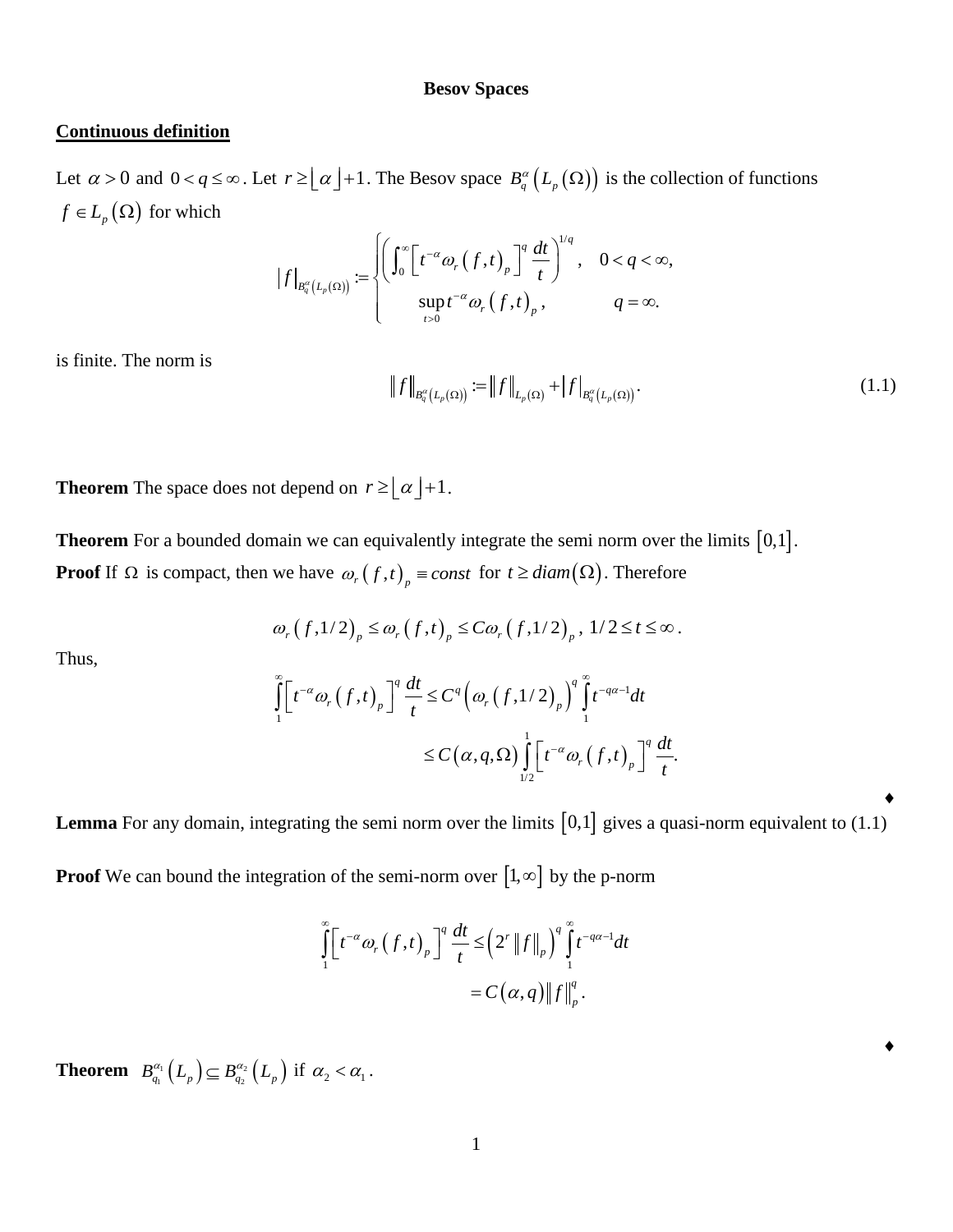**Proof**  $(q_1 = q_2)$  For  $0 < t \le 1$ ,  $t^{-\alpha_2} \le t^{-\alpha_1}$ . We also note that we may use  $r_1 = \lfloor \alpha_1 \rfloor + 1 \ge \lfloor \alpha_2 \rfloor + 1 = r_2$  to equivalently define  $B^{\alpha_2}_{q_2}(L_p)$  $B_{q_2}^{\alpha_2}\bigl(L_{_p}$ 

**Theorem**  $W_p^m \subseteq B_q^{\alpha} (L_p)$ ,  $\forall \alpha < m, 1 \le p \le \infty$ ,  $0 < q \le \infty$ . **Proof** Let  $g \in W_n^m(\Omega)$  $g \in W_p^m(\Omega)$ . Then  $r := \lfloor \alpha \rfloor + 1 \le m$ . For any  $r \le m$ ,  $g \in W_p^r(\Omega)$  $g \in W_p^r(\Omega)$ , and so for any  $t > 0$ ,

> $(g,t)_p \le t^r |g|_{r, r}$  $\omega_r(g,t)_p \leq t^r |g|_{r,p}$ .

 $\triangle$ 

 $\blacklozenge$ 

 $\blacklozenge$ 

It is sufficient to integrate the semi-norm only over [0,1]. Since  $r > \alpha$ ,

$$
\int_{0}^{1} \left[ t^{-\alpha} \omega_r \left( g, t \right)_p \right]^q \frac{dt}{t} \leq c \int_{0}^{1} \left[ t^{-\alpha} t^r \left| g \right|_{r, p} \right]^q \frac{dt}{t}
$$
  

$$
\leq c \left| g \right|_{r, p}^q \int_{0}^{1} t^{(r-\alpha)q-1} dt
$$
  

$$
\leq c \left| g \right|_{r, p}^q.
$$

## **Discrete forms of the Besov semi-norm**

**Theorem** Define  $\varphi(t) := t^{-\alpha} \omega_r(f,t)$ , Then for  $t \in \left[2^{-k-1}, 2^{-k}\right]$ ,  $k \in \mathbb{Z}$ , we have  $2^{-r}\varphi\left(2^{-k}\right) \leq \varphi\left(t\right) \leq 2^{\alpha}\varphi\left(2^{-k}\right).$ 

**Proof** We use the following properties:

(i) 
$$
\omega_r(f,t)_p
$$
 is non-decreasing  
(ii)  $\omega_r(f,\lambda t)_p \le (\lambda+1)^r \omega_r(f,t)_p$ 

The left-hand side

$$
2^{-r}\varphi\left(2^{-k}\right) = 2^{k\alpha-r}\omega_r\left(f,2^{-k}\right)_p = 2^{k\alpha-r}\omega_r\left(f,22^{-k-1}\right)_p
$$
  
\$\leq 2^{k\alpha-r}2^r\omega\_r\left(f,2^{-k-1}\right)\_p \leq 2^{k\alpha}\omega\_r\left(f,t\right)\_p \leq t^{-\alpha}\omega\_r\left(f,t\right)\_p\$

The right-hand side

(ii)  

$$
t^{-\alpha} \omega_r (f,t)_p \le t^{-\alpha} \omega_r (f,2^{-k})_p \le 2^{(k+1)\alpha} \omega_r (f,2^{-k})_p \le 2^{\alpha} \varphi (2^{-k})
$$

This gives us for  $k \in$ 

$$
t^{-\alpha} \omega_r(f,t)_p \leq t^{-\alpha} \omega_r(f,2^{-k})_p \leq 2^{(k+1)\alpha} \omega_r(f,2^{-k})_p \leq 2^{\alpha} \varphi(2^{-k})
$$
  
s for  $k \in \mathbb{Z}$   

$$
\int_{2^{-k-1}}^{2^{-k}} \varphi(t)^q \frac{dt}{t} \sim \varphi(2^{-k})^q \int_{2^{-k-1}}^{2^{-k}} \frac{dt}{t} \sim \varphi(2^{-k})^q \Rightarrow \int_{2^{-k-1}}^{2^{-k}} \left(t^{-\alpha} \omega_r(f,t)_p\right)^q \frac{dt}{t} \sim \left[2^{k\alpha} \omega_r(f,2^{-k})_p\right]^q.
$$

And so

$$
\left|f\right|_{B_q^{\alpha}(L_p(\Omega))} \sim \begin{cases} \left(\sum_{k=-\infty}^{\infty} \left[2^{k\alpha} \omega_r\left(f,2^{-k}\right)_p\right]^{q}\right)^{1/q}, & 0 < q < \infty, \\ \sup_{k \in \mathbb{Z}} 2^{k\alpha} \omega_r\left(f,2^{-k}\right)_p, & q = \infty. \end{cases}
$$